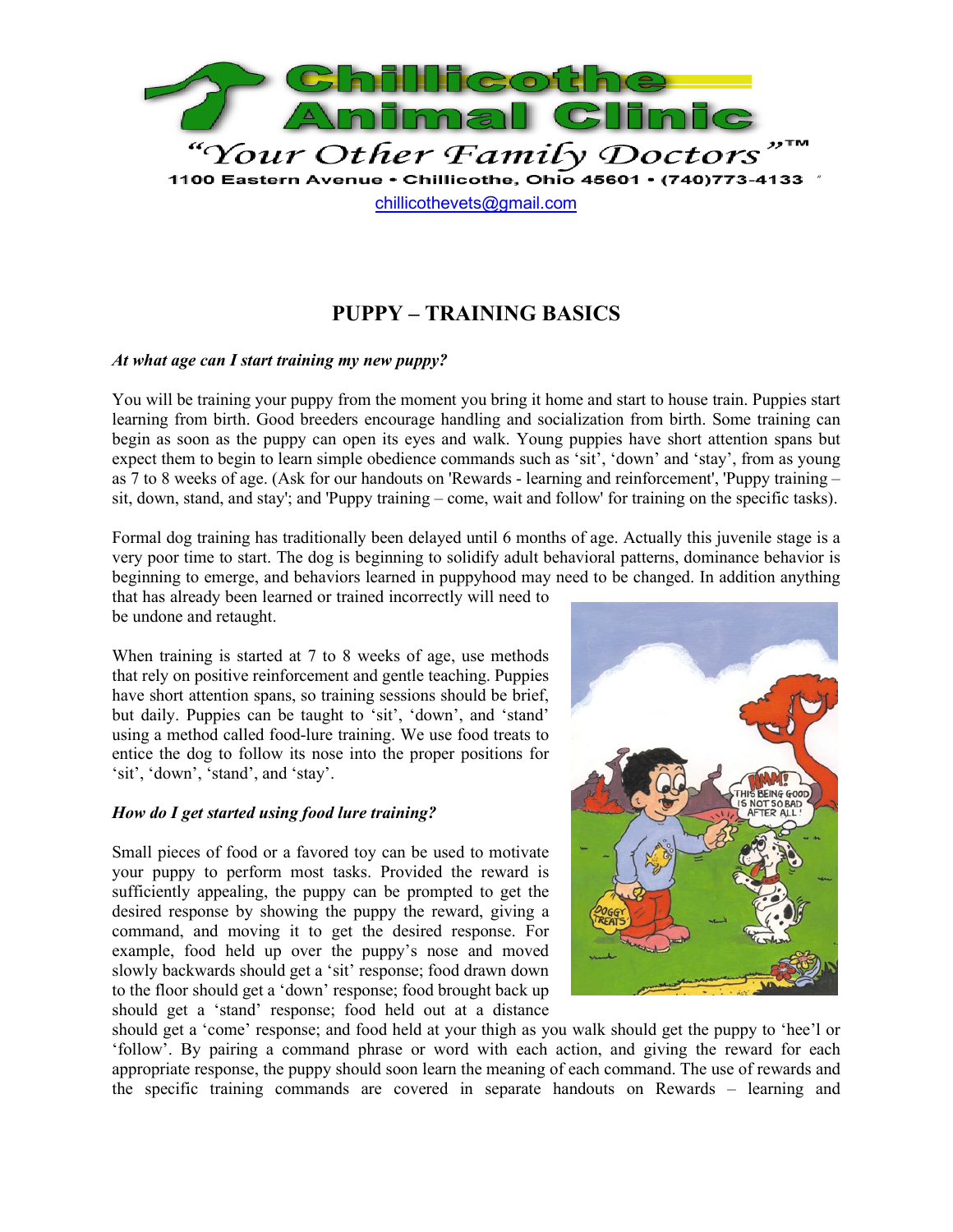reinforcement for dogs and cats; Controlling stealing and teaching the "give" command; Teaching – sit, down, stand and stay; and Training puppies – come, wait and follow.

#### *How often should I give the command?*

Ideally you should give the command phrase once and then use your food to move the puppy into positions. Once the puppy has performed the task, add in verbal praise and an affectionate pat, which are known as secondary reinforcers (see below). Some trainers also use clickers as secondary reinforcers. If the puppy does not immediately obey on the first command, then you are likely proceeding a little too quickly. If you keep repeating the command, the puppy will learn that several repetitions are acceptable before it needs to obey. Keeping a leash attached can help to gain an immediate response if the puppy does not obey.

Remember that early in training your puppy does not know the meaning of the word. Therefore you could just as easily teach your puppy to sit with the word bananas, (or sit in any other language) as you could with the word sit. The key is to associate the word, in this case "sit", with the action of placing the hind end on the floor.

*How should I phase out the lure and food rewards?*At first you are going to let the puppy see the food in your hand so that you will have her attention and can use it to guide her into position. As your puppy

begins to comply more readily, you can start to hide the food in your hand, but give the command and repeat the motion or signal that she has learned to follow. Soon the puppy will come to expect the treat each time she performs the task. Then, signal and give the command, but when she performs the task, reward only with praise and give the puppy an affectionate pat. Next, you can begin to vary the frequency, giving praise with ;'good dog' and perhaps patting each time, but giving the food randomly, perhaps every 3 or 4 times. In time, the puppy should respond to either the hand signal or the command

Over time, the words "good dog" or the affectionate pat become secondary reinforcers. Because they have



been paired with food in the past, they take on more meaning and become a reinforcement in themselves. It is important to use secondary reinforcement because you will not always have food with you when you need your pet to obey. In addition, if you rely on food to always get your puppy to comply, you will have a puppy that will only do the task when you have a treat.

At first training may begin in designated sessions throughout the day, with a variety of family members. All rewards should be saved for these training sessions. Over time however, you should begin to ask your puppy to perform the tasks at other times.

#### *How much time should I spend training my puppy every day?*

You do not necessarily need to train in a set session daily. Rather, integrate these tasks throughout the day. A goal to strive for is at least 15 minutes of training every day. These can be short 5 minute sessions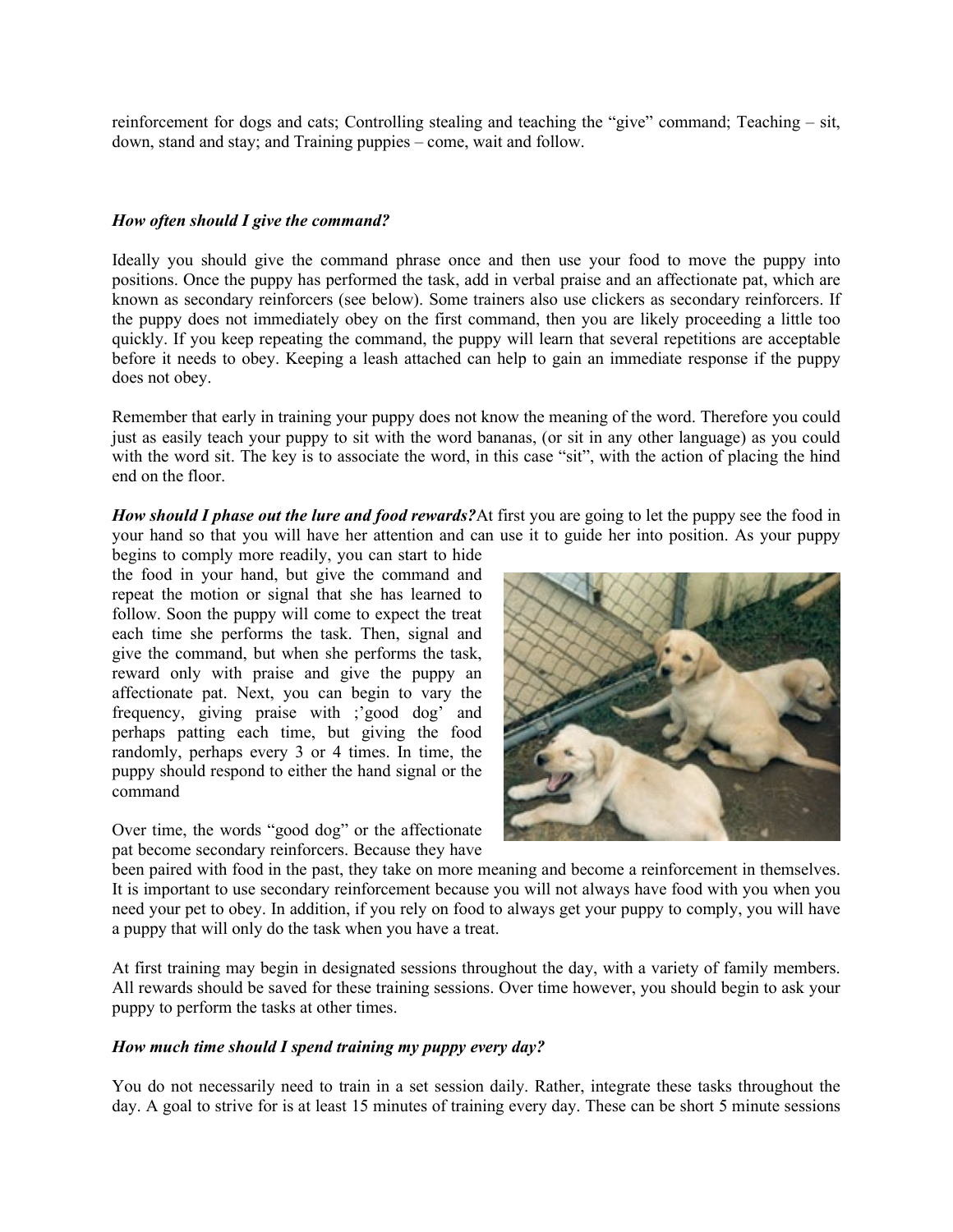spread throughout the day. Try to have all family members ask your puppy to do these tasks. Remember to try and train in every room of your house. You want your puppy to 'sit', 'lie down' and 'stay' everywhere, not just in the training location.

Use these training tasks as you integrate the puppy into your life. For example, ask your puppy to 'sit' prior to receiving her food, 'sit' before you let her in or out the door, and 'sit' before you pet her. These are times when your puppy wants something and is more likely to comply. In this way you are training your dog all the time, throughout the day and also establishing yourself as the leader, the one who controls the resources. Training your puppy prior to getting each reward also helps to prevent problems. Having your puppy sit before getting a food or treat prevents begging, while teaching your dog to sit before opening the door can prevent jumping up or running out the door. Be creative. The time you spend training your puppy now will pay off when you have an adult dog. To have a well-trained dog, you need to be committed to reinforcing the training tasks on nearly a daily basis for the first year of your puppy's life. The more you teach and supervise your puppy, the less opportunity it will have to engage in improper behaviors. Dogs do not train themselves, when left to choose their behavior they will act like dogs.

## *What can be done if my puppy is too distracted or excitable to control?*

Training should begin in a quiet environment with few distractions. The reward chosen should be highly motivating so that the puppy is focused entirely on the trainer and the reward. Although a small food treat generally works best, a favorite toy or a special dog treat might be more appealing. It might also be helpful to train the puppy just before a scheduled mealtime when it is at its hungriest. For difficult puppies or headstrong puppies the best way to ensure that the puppy will perform the desired behavior and respond appropriately to the command is to leave a leash attached and to use a head collar for additional control. In this way, the puppy can be prompted into the correct response if it does not immediately obey and pressure released as soon as the desired response is achieved. (see our handout on 'Management devices in dog training') Clicker training is also an excellent way to immediately and strongly reinforce the desired response. (See our handout on 'Rewards – learning and reinforcement').



## *Should I also consider training classes?*

Pet owners who are novices at training can begin a training program with these few simple steps. It takes repetition, time and perseverance for the puppy to be able to predictably and reliably respond to commands in a variety of situations. The training class serves many functions. Of course trainers can demonstrate techniques and help guide you through the steps in training. They can help advise you on puppy training problems, and can help you advance your training to more difficult exercises. The puppy will be learning in a group situation, with some real life distractions. And, considering human nature, the pet owner who takes his or her dog to a puppy class, will be forced to practice (do their homework) throughout the week, if they do not want to fall behind by the next class. A training class is a good place to meet and talk to other new puppy owners and see how all puppies behave.

Training classes for young puppies are also an excellent way to socialize your new puppy to a variety of people, other dogs, and stimuli, in a controlled environment. In addition, you will

learn how to prevent problems before they can begin, or deal with them as they emerge, rather than